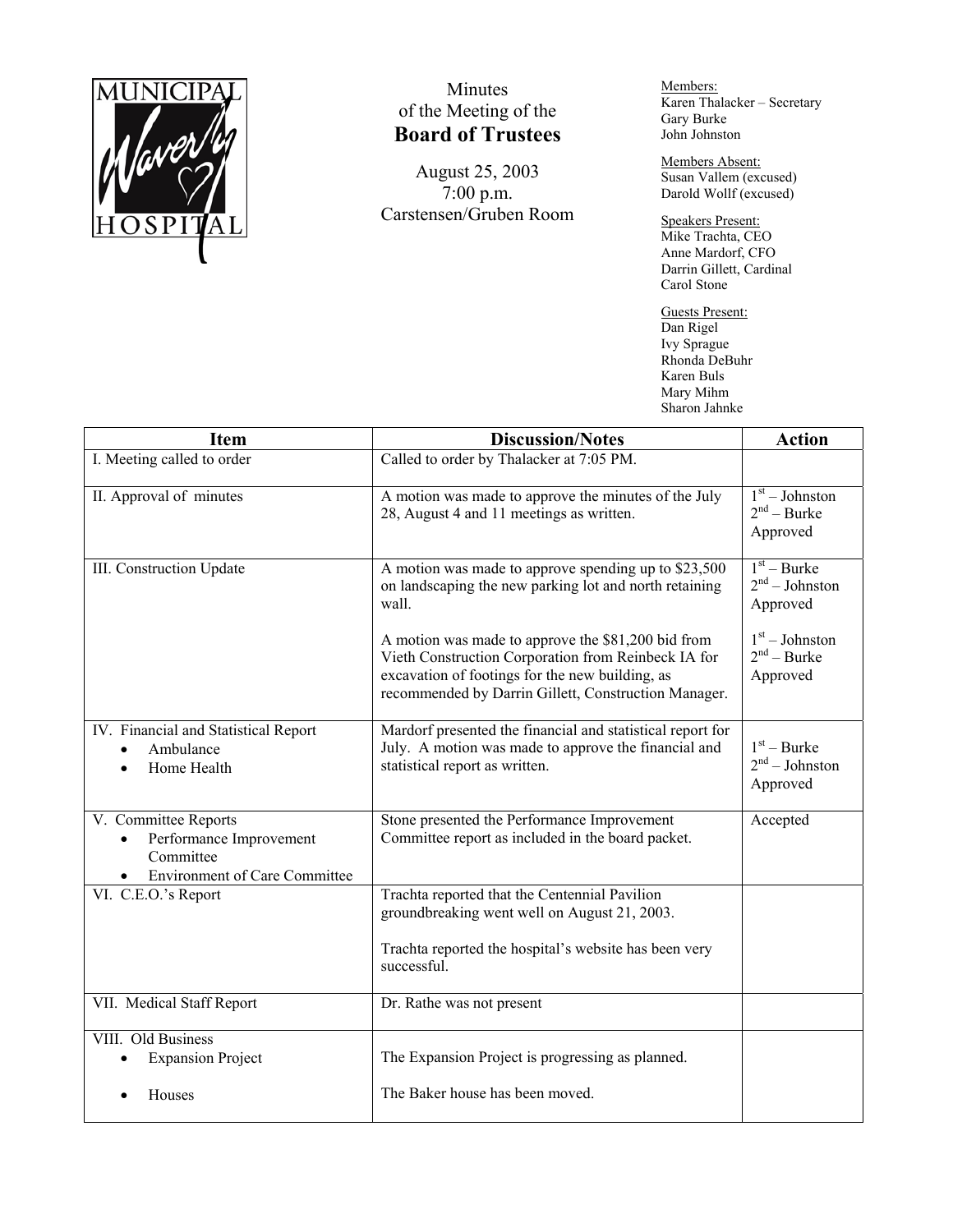| IX. New Business                                                                                                                                                                                                                                                                                                                                                                                               |                                                                                                                                                                                                                                 |                                               |
|----------------------------------------------------------------------------------------------------------------------------------------------------------------------------------------------------------------------------------------------------------------------------------------------------------------------------------------------------------------------------------------------------------------|---------------------------------------------------------------------------------------------------------------------------------------------------------------------------------------------------------------------------------|-----------------------------------------------|
| <b>Resolution for Reimbursement</b>                                                                                                                                                                                                                                                                                                                                                                            | A motion was made to approve payment to Benton's<br>Sand and Gravel for work completed in the amount of<br>\$23,000 to be reimbursed from revenue bond proceeds.                                                                | $1st - Burke$<br>$2nd - Johnson$<br>Approved  |
| Reappointments to the Medical<br>Staff<br>Rachel Foelske, M.D.<br>٠<br>John Halloran, M.D.<br>$\bullet$                                                                                                                                                                                                                                                                                                        | Trachta presented the reappointments, appointments and<br>resignation to Medical Staff as listed at left. A motion<br>was made to approve the reappointments, appointments<br>and resignation as individually considered.       | $1st - Burke$<br>$2nd - Johnston$<br>Approved |
| Appointments to the Medical<br><b>Staff</b><br>Janel Thompson, ARNP<br>٠<br>Kenneth McMains, M.D.<br>٠<br>Todd Lawrence, M.D.<br>$\bullet$<br>Perry Comeau, CRNA<br>$\bullet$<br>Resignation from the Medical<br>Staff                                                                                                                                                                                         |                                                                                                                                                                                                                                 |                                               |
| Dan Mulholland, M.D.<br>Policy/Plan Revisions:<br>Safety Management Plan<br>Security Management Plan<br>٠<br>Hazardous Materials &<br>$\bullet$<br>Waste Management Plan<br><b>Emergency Management Plan</b><br>٠<br>Fire Prevention Management<br>$\bullet$<br>Plan<br>Medical Equipment<br>$\bullet$<br>Management Plan<br>Utilities Management Plan<br>$\bullet$<br>Delinquent Medical Records<br>$\bullet$ | Trachta presented the Policy/Plan revisions. A motion<br>was made to approve the revisions as presented.                                                                                                                        | $1st - Johnston$<br>$2nd - Burke$<br>Approved |
| <b>Personnel Committee</b>                                                                                                                                                                                                                                                                                                                                                                                     | Trachta announced that the Personnel Committee<br>selected Linda Arends for September's employee of the<br>month<br>Trachta brought forth a motion with a second from the<br>Personnel Committee to change the criteria for the | $1st - Burke$<br>$2nd$ – Thalacker            |
|                                                                                                                                                                                                                                                                                                                                                                                                                | Employee Incentive Bonus. The new criteria will raise<br>the 5% to 8% operating margin and a 92.5% patient<br>satisfaction survey result This will be begin in October,<br>2003.                                                | Approved                                      |
| <b>Executive Committee</b>                                                                                                                                                                                                                                                                                                                                                                                     | A motion was made to ratify approving Executive<br>Committee action selecting Denman and Company to<br>conduct the FY 03 hospital audit.                                                                                        | $1st - Johnston$<br>$2nd - Burke$<br>Approved |
| <b>Finance Committee</b><br><b>Capital Requests</b><br>AS 400 Memory<br>Upgrade                                                                                                                                                                                                                                                                                                                                | A motion was made to approve the memory upgrade to<br>the AS400 at a cost of \$7,904.                                                                                                                                           | $1st - Burke$<br>$2nd - Wolf$<br>Approved     |